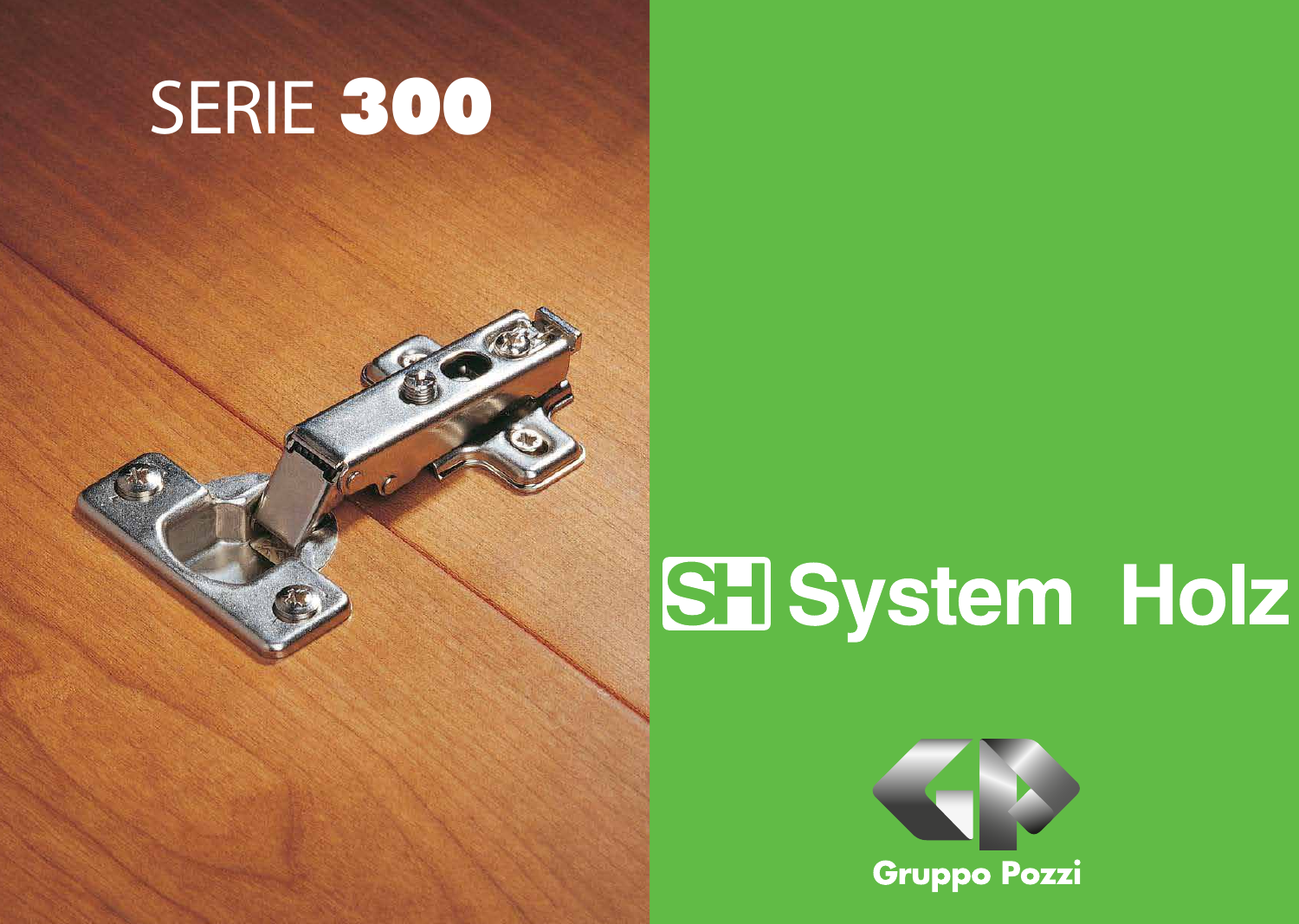

Basi per serie 300 da pag. 71 a 75 Mounting plates for series 300 from page 71 to 75

BRACCIO **COLLO BASSO**  $\bullet$ OVERLAY DOOR B  $\ddot{\sigma}$ K  $\circ$ H  $C=18$ 









Copertura in metallo Art. 06AI089----1 Metal cover cap Art. 06AI089----1

Copertura in plastica Art. 2NY22 solo per cerniere ad aggancio rapido Plastic cover cap Art. 2NY22 for fast assembling hinge only

|                  | Ξ  | $\sqrt{2}$ |
|------------------|----|------------|
|                  | J. |            |
| $\varnothing$ 35 |    |            |
|                  |    |            |





## SERIE 300



T











**SH** 



| B                        |                |    |       |    |    |    |   |
|--------------------------|----------------|----|-------|----|----|----|---|
|                          |                | 3  | 4     | 5  | 6  | 7  | н |
|                          | $\overline{2}$ |    | 19 20 | 21 | 22 | 23 |   |
| 3                        |                | 18 | 19    | 20 | 21 | 22 |   |
| $\overline{\mathcal{A}}$ | 4              | 17 | 18    | 19 | 20 | 21 |   |
| $\overline{6}$           | 6              | 15 | 16    | 17 | 18 | 19 |   |
| 8                        | 8              | 13 | 14    | 15 | 16 | 17 | K |
|                          | 10             |    | 12    | 13 | 14 | 15 |   |
|                          |                |    | 8     | Ç  | (  |    |   |

| В                        |                |                          |     |    |    |                     |   |
|--------------------------|----------------|--------------------------|-----|----|----|---------------------|---|
|                          | Ω              | 3                        | 4   | 5  | 6  | 7                   | H |
|                          | $\overline{2}$ | 10                       |     | 12 | 13 | $\overline{4}$<br>1 |   |
| 3                        |                | 9                        | 10  |    | 12 | 13                  |   |
| $\overline{\mathcal{A}}$ | 4              | 8                        | 9   | 10 |    | 12                  |   |
| $\ddot{\circ}$           | 6              | 6                        | 7   | 8  | 9  | 10                  |   |
| 8                        | 8              | $\overline{\mathcal{A}}$ | 5   | 6  | 7  | 8                   | K |
|                          | 10             | $\overline{2}$           | 3   | 4  | 5  | 6                   |   |
|                          | 14             | $-2$                     | - 1 | Ω  | 1  | $\overline{2}$      |   |
|                          |                |                          |     |    |    |                     |   |

|                 | 3              | 4            | $\sqrt{5}$     | $\acute{\mathrm{o}}$ | $\overline{7}$ | 8 | H |
|-----------------|----------------|--------------|----------------|----------------------|----------------|---|---|
| $\overline{2}$  |                |              |                |                      |                |   |   |
|                 |                |              |                |                      |                |   |   |
| 4               |                |              |                |                      |                |   |   |
| $\ddot{\circ}$  | $\overline{2}$ |              |                |                      |                |   |   |
| 8               | $\overline{A}$ | 3            | $\overline{2}$ |                      |                |   | F |
| 10              |                |              | $\overline{A}$ | 3                    | $\overline{2}$ |   |   |
| $\overline{14}$ |                |              |                |                      |                |   |   |
|                 | B              | $\mathbf{P}$ |                |                      |                |   |   |

± 2